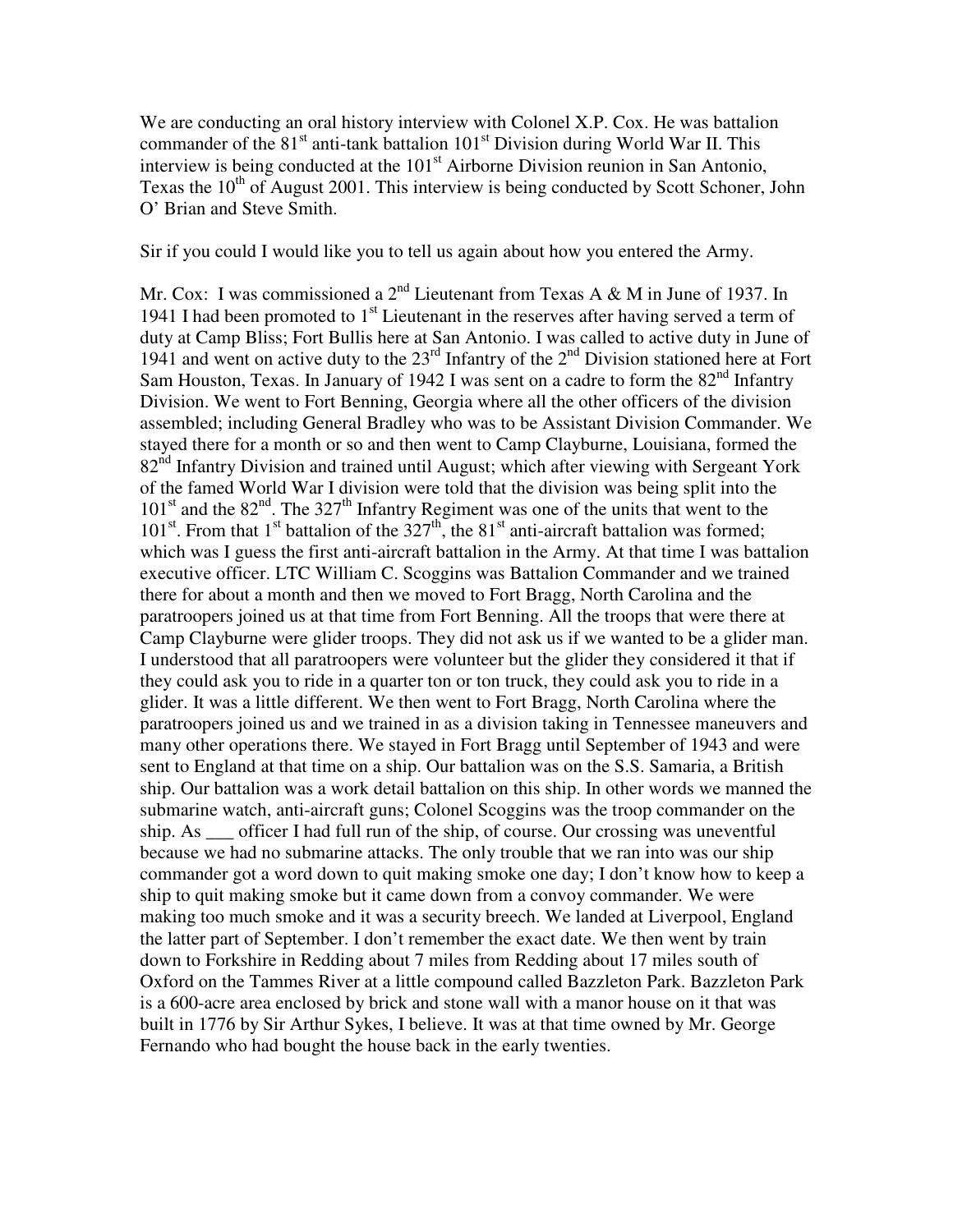While we are on this time period here with your experiences as the battalion executive officer, anti-aircraft warfare, and anti-tank warfare were brand new items that the Army had to deal with.

Mr. Cox: Our training from the time that we were formed as a battalion; everything was new to us and to the Army too, I think. We were the anti-tank batteries; three of them: A, B and C. Each had eight 37mm anti-tank guns which is just kind of a pea shooter. I think we finally got the guns. At first we had more or less broomsticks. Anyway, each battery had 71 men and 3 officers. Later on we were changed from a 37mm to the American 57mm anti-tank gun which is a rather high velocity 3750 feet a second or something like that velocity gun. It was a very good gun. We did some firing with it here in the states and later in England. The 3 anti-aircraft batteries were equipped with 12 anti-aircraft 50 caliber air cooled machine guns on an M3 mount which is a mount that has a cradle in it. The mount stands up about 4 feet high and the gun sits atop of it with a cradle that you kind of lay back into it and angle it up and direct the gun. So there is 12 of those to the battery and it made 36 for the battalion 3 batteries. While we were at Fort Bragg we went down to Myrtle Beach and did quite a bit of firing at tow planes pulling a target behind it. If you want a very dull thing, ride that plane one afternoon while they are shooting at that target. I rode one time just to experience and it was very dull and boring. Our men became quite proficient in firing at those targets. In England and then doing this time too at Fort Bragg we got our glider training. It was quite a definite way to tie these guns down in a glider. I of course personally didn't have that much even as executive officer, I did not have hands on that much except seeing that they did it right and that it was very precise. The men became very proficient in time and to my knowledge and during our training operations and even in combat we never lost a gun by not being secured in a glider. In England we went down to Cornwall and \_\_\_ area and did firing with anti-tank guns and also anti-aircraft guns.

With these weapons and these types of units being brand new, who was responsible primarily for developing your tactics and doctrine?

Mr. Cox: We did it ourselves.

None of it was top driven?

Mr. Cox: We had to work it out ourselves. We had no, to my knowledge, we had no direction from anybody to what to do or how to do it.

You were simply given the mission and you had to figure it out for yourselves?

Mr. Cox: We just had to figure it out. Most of our enlisted men were second and third round draftees. They were all men much older than I was. Most of my officers were more or less seasoned; they weren't…most of them were ROTC I think and some of them were OCS; in other words a little bit more mature than we got later on. Towards the end of the war and after the end of the war I got officers in that I would not have made Corporals. In England of course at the beginning when we first made Airborne not knowing what they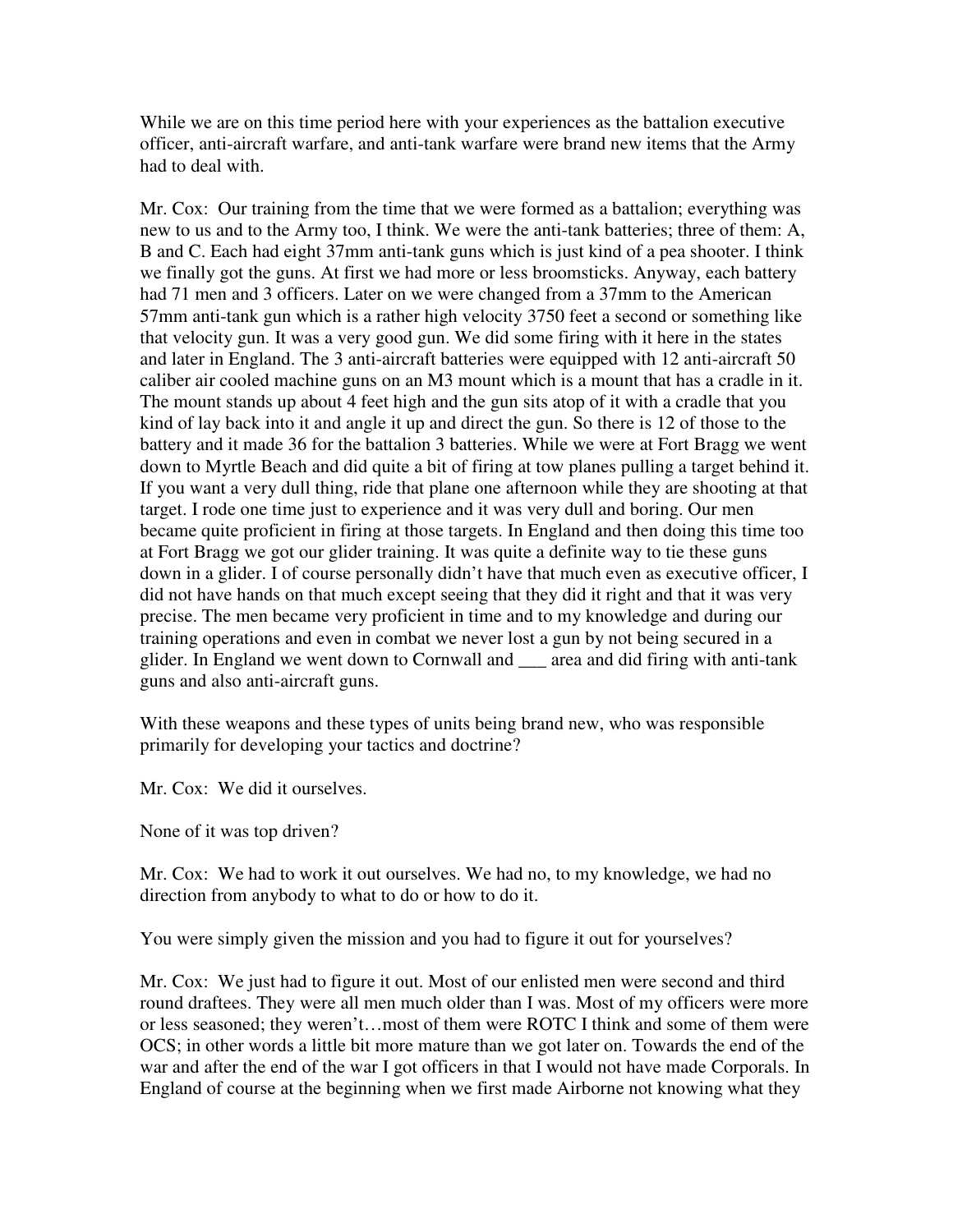were, we were all running around holding our arms out and saying we were Airborne. We didn't know what Airborne was. But we did get the idea that we had to be in better physical condition. So we started training even at Camp Clayburne on forced marches and fast marching and exercise a lot more than we had in the past. I know that one of the first or second 8 mile marches that we made after we became Airborne, I was straggling along behind the column. The battalion was on an 8 mile march and one of my officers, Lieutenant Patrick, trotted up to the head of the column and we just kept on going. We made 8 miles in 1 hour and 28 minutes with light packs and a hot day. We became pretty well-conditioned before we left there and up at Fort Bragg the same way and even in England. It was not anything out of the ordinary to have 2 or 3 eight mile marches and a 20 mile march in a week. We had quite a few 20 mile marches as well as short marches; plus other regular calisthenics and everything, every day. So we stressed physical training very, very strong as well as small unit training and individual training. Another part of our training was identification. We spent an awful lot of time on aircraft anti-tank identification. Right now I couldn't tell you one plane from another but everybody knew every German plane that was made and practically every tank that was made. We had a few tactical flights and gliders in England but it was hard. One time we went up Nottingham to fly out the next morning on exercise gliders and about 3 o'clock in the morning the Air Force officer came in and said, "I don't think we will be able to fly, the bird is walking." I look out on the runway and sure enough here are some big birds walking down; it was so foggy we couldn't see halfway across the runway. We didn't fly that mission but we did fly one or two missions in England. As I stated, Colonel Scoggins was our battalion commander and somewhere around the  $20<sup>th</sup>$  of March 1944, we went over in September of 1943, and we trained and we worked hard and we were pretty much up to strength. There were maybe a few extra men and a few extra officers. Anyway around the  $20<sup>th</sup>$  for some reason I went with him up to division headquarters which was in Newbury. We were about 15 miles from division headquarters. The  $327<sup>th</sup>$  Infantry was in Redding at Brock barracks in Redding and we were in Bazzleton Park which was about 8 miles away. Fortunately there was very few American troops' right around us. We were pretty well isolated and we got along so well with the local people. One thing that made it much better was the owner of Bazzleton Park was a personal friend of the editor of the newspaper in my hometown of San Angelo, Texas. After about a week there he came in and wanted to know if anybody was from Texas and we got together and consequently we had a lot more privileges with Bazzleton Park. This manor was a 91 room house built in 1776. Much of the house was closed off and not used as far as . We got to open up part of it. The dining room was a replica of the Waldorf-Historia Hotel in New York City identical to that room. We got to open that room up and used it for Sunday afternoon tea dances or whatnot and recreation facilities. Going back to the war part, in March of 1943 I went up to division headquarters with Colonel Scoggins. I happened to be sitting on a G1's desk and looked down and saw an order that Scoggins was being transferred. About that time Colonel Miller, the Chief of Staff, came in and said, "Cox, I want to see you a minute." So I went in his office and he told me that Colonel Scoggins was being transferred because of night blindness. I didn't know that he had had any trouble. Apparently he couldn't see very well at night. He said, "You are going to take over command of battalion." Not only that but he said, "Come in here." We went in the next room and went through and passed a couple of mp's. He unlocked the door and there on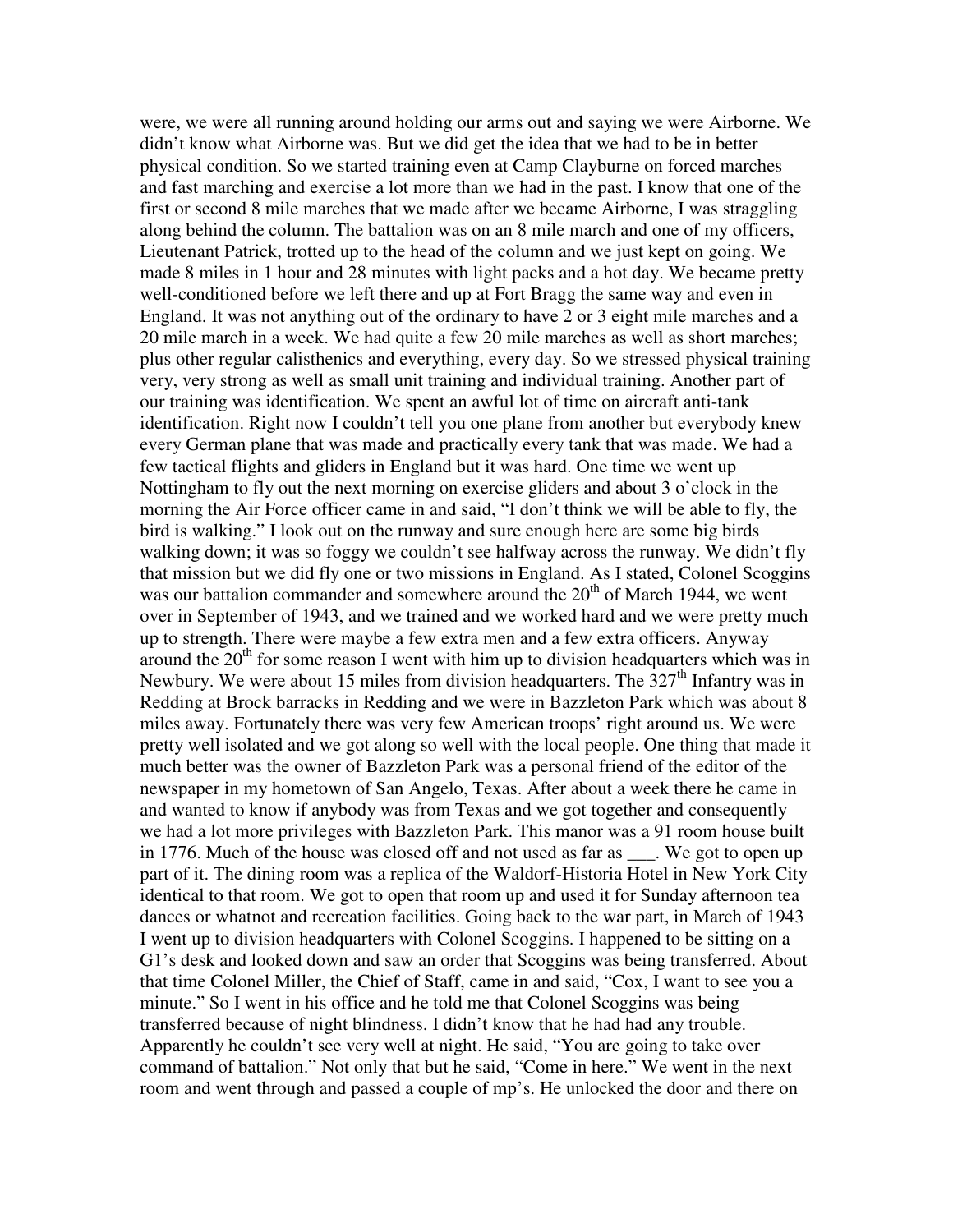the wall was a curtain. He drew back the curtain and I guess it was about a 10 or 12 foot wall and about 20 feet wide. He brought back the curtain and there was the whole layout of the invasion. Colonel Miller explained the invasion and everything except the date. Anybody could have guessed pretty close to what the date was going to be due to it had to be the moon and the stars and the tides. We knew it was within a few days. Of course we couldn't tell anybody we knew that. He said, "Go in to London tomorrow and make arrangements for your anti-aircraft batteries to go down to I think South Hampton or maybe Plymouth because they would be going down by sea they will go down and start preparing to in down by sea. Your two batteries that will go out \_\_\_ will go in by glider. The other anti-tank battery will go to the coast and they will go in by sea. You and your headquarters group will go to \_\_\_, Wales. You will go in by ship to land D+1 because all my batteries, their missions were already assigned there. We always had an anti-tank and an anti-aircraft battery attached to one of their other regiments for their support." I had to do that. The next day I went into London; I don't remember now to what agency. I got all that worked out. Not being able to even discuss it with any of your officers or staff or anything…even though I had a good staff, I just couldn't do it. I didn't know what was going on myself. We got it all done and I took our headquarters staff left and a few clerks; we knew that we were coming back to England if we made it. We left our foot lockers and bed rolls and everything there in Bazzleton Park. The ship that I was on sailed out of  $\_\_\_\$ , Wales I think on the 4<sup>th</sup>. I don't really remember what day we left  $\_\_\_\_\$ We were supposed to land on Utah Beach and unload on D+1. There was a whole bunch of units like my headquarters on this ship. I don't know who all; I don't remember. For some reason the ship went to Omaha Beach instead of Utah Beach. They found out that we were at the wrong place so they had to back out and go down to Utah. We lost our place on disembarking. So actually it was the third day before we got off ship. Of course I got antsy and not knowing what had happened to all my gliders and men that went in the three anti-aircraft batteries went in with the assault \_\_\_ engineers at H+15 minutes on Utah Beach. The two anti-aircraft batteries landed in the field there where General Patton was killed. I was very lucky that we loss no one I don't believe among the gliders. They were scattered some but they had a very good landing. I actually didn't get in until the afternoon of the  $3<sup>rd</sup>$  day. Just after getting on shore that day a B-51 flew over the beach, went down and turned and came back and I think the  $3<sup>rd</sup>$  time down it was shot down. There wasn't supposed to be any aircraft over the beach. Somehow or another we had heard that some American planes had been captured by the Germans. I don't know if one of my guns got him but I think it did. We thought so at the time. Everybody and all the ships and everybody were shooting at him. I think it was one of my guns that got the B-51. The pilot bailed out and they kept shooting at him. That was kind of a hard thing. We were trying to stop everybody but there was so much noise and no way to do it. But finally he went limp in his chute. He came down and I understand he only was glazed by the bullet on the side of the head and lived. He was lost and was trying to get his bearings so he said, but he shouldn't have been there. His plane barely missed our hospital tent there on the beach. That was my first really the first combat experience I saw after we got on the beach. That night there just out of \_\_\_\_\_ we had anti-personnel bombs dropped. An anti-aircraft battery stayed on the beach for about another 3 days and they were released to us and came up and joined us. We attached them to the regiment. I don't know whether the regiment want to acknowledge it or not but see the regiment only had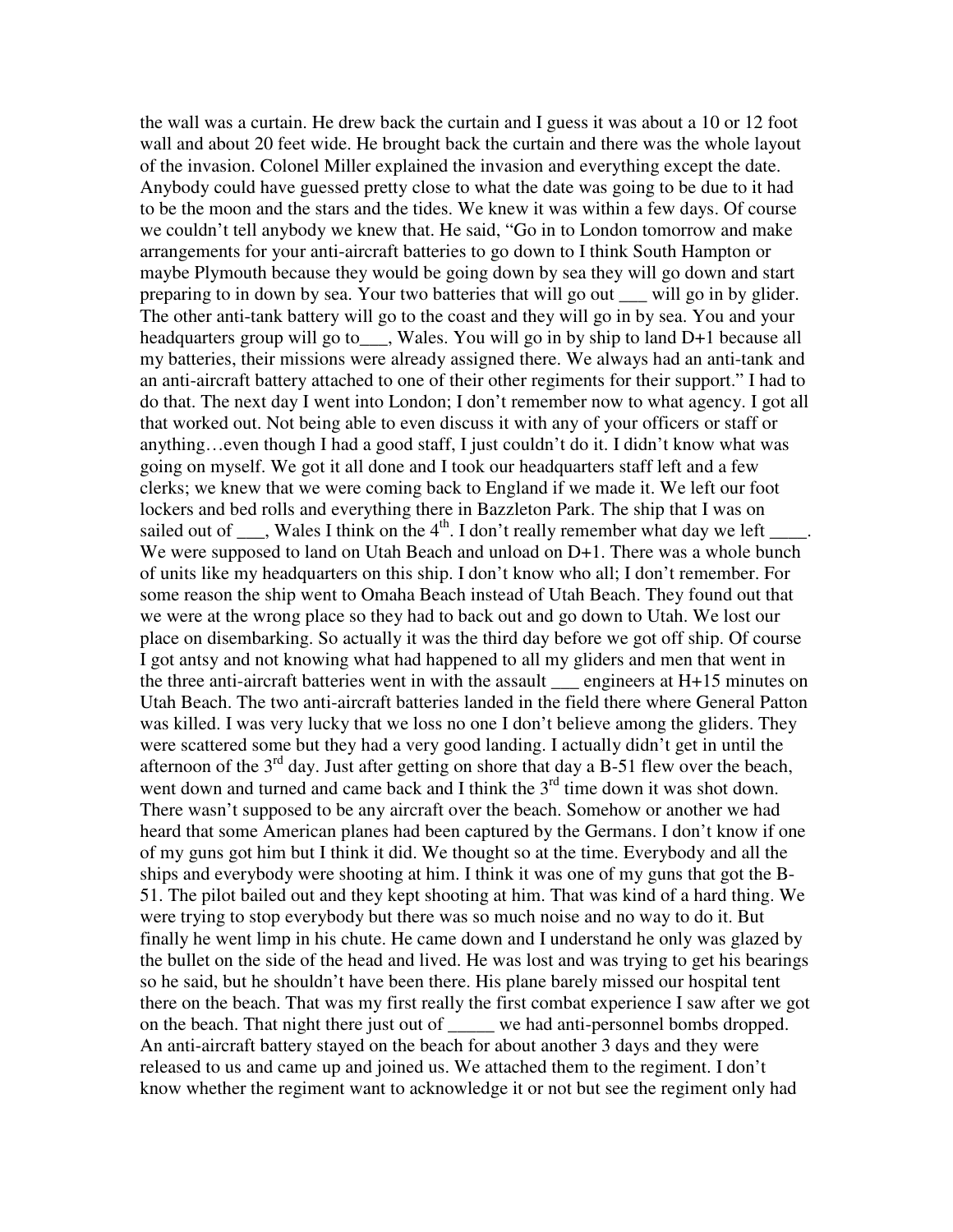30 caliber air cooling machine guns. These 50's were well used. We supported the infantry with them. The fact is with the good supply sergeant and I have well a warrant officer we ended up with some well mount. These anti-aircraft mount were not suitable for most ground action. But we got ground mounts and we supported the other infantry troops throughout the war; usually one battery of anti-aircraft with them at one of the regiments. Usually I think the A battery and the D battery were with the  $506<sup>th</sup>$  most of the time. B battery was with the  $501<sup>st</sup>$  more times than not. We shifted around. As I told somebody yesterday I don't think there was ever a real scrimmage during any of the war that one of my units were not involved in because we were attached to them all of the time. On the  $11<sup>th</sup>$  of July after the invasion we went back to England and joined back to where we started out at. In Normandy I think we had 13 or 15 killed. I don't know how many wounded but quite a few. We got back to England and got ready to and I'm sure you got it on record as to other missions that the division was supposed to go into France. One was cancelled early and then another one that I forget the code name for it but I know it was the end of a \_\_\_\_\_ Rabelais, France was dropped. I think that was one we went to the airport and it loitered our gliders before it was called off. I sure was glad because I sure had quite a mission on that. I was glad; I didn't know whether I was prepared for it or not. On the  $19<sup>th</sup>$  of September our battalion, the three anti-tank batteries and headquarters went in by glider to Holland. We left England with 81 gliders we assembled in Zahn. I had 47 of them accounted for; 6 went down in a channel that I know of that were rescued and 12 I understand landed in Belgium. Six of them were taken up 5 or 6 thousand feet and went back to England. It liked to have froze those kids to death because on those gliders there was no insulation. It was just canvas. They were brought in at a later date. My S1, Captain McGraff, glider I understand did a complete loop and when it came out he just skidded on the ground. He was a little bit older than the rest of us. He really had a nervous breakdown after Holland. I thought he left in Holland but actually he left at Bastogne or before Bastogne. I lost track of him and didn't know of him until about 3 or 4 years ago. I found out that when he left us I thought he came home but he was given an assignment to Paris. He stayed there and didn't come home until 1946. He is still living in Redding, Pennsylvania. I talked to him a couple of weeks ago.

Sir, on the insertion into Holland you went in as a battalion?

Mr. Cox: No, the three anti-aircraft batteries came in by land. Just the three anti-tank batteries went in by Glider. The anti-aircraft batteries joined us by land.

Those that went in by glider did they go in serial with the regiment that they were supporting?

Mr. Cox: No, they went in as a unit all on the  $19<sup>th</sup>$ . The paratroopers went in on the  $17<sup>th</sup>$ and  $18<sup>th</sup>$  and we went on the  $19<sup>th</sup>$ . We moved out and attached later on. On the  $23<sup>rd</sup>$  of September at a little town of Veckel I was talking to General McAuliffe and their advance cp and a call came in that the road had been cut by Germans up on the north side of Veckel. I understood there was a tank up there and he turned to me and told me there was a tank up north of town. So I went outside the door and Captain Gaymard and two boys in a jeep pulling an anti-tank gun was in the road there right in front of the cp and I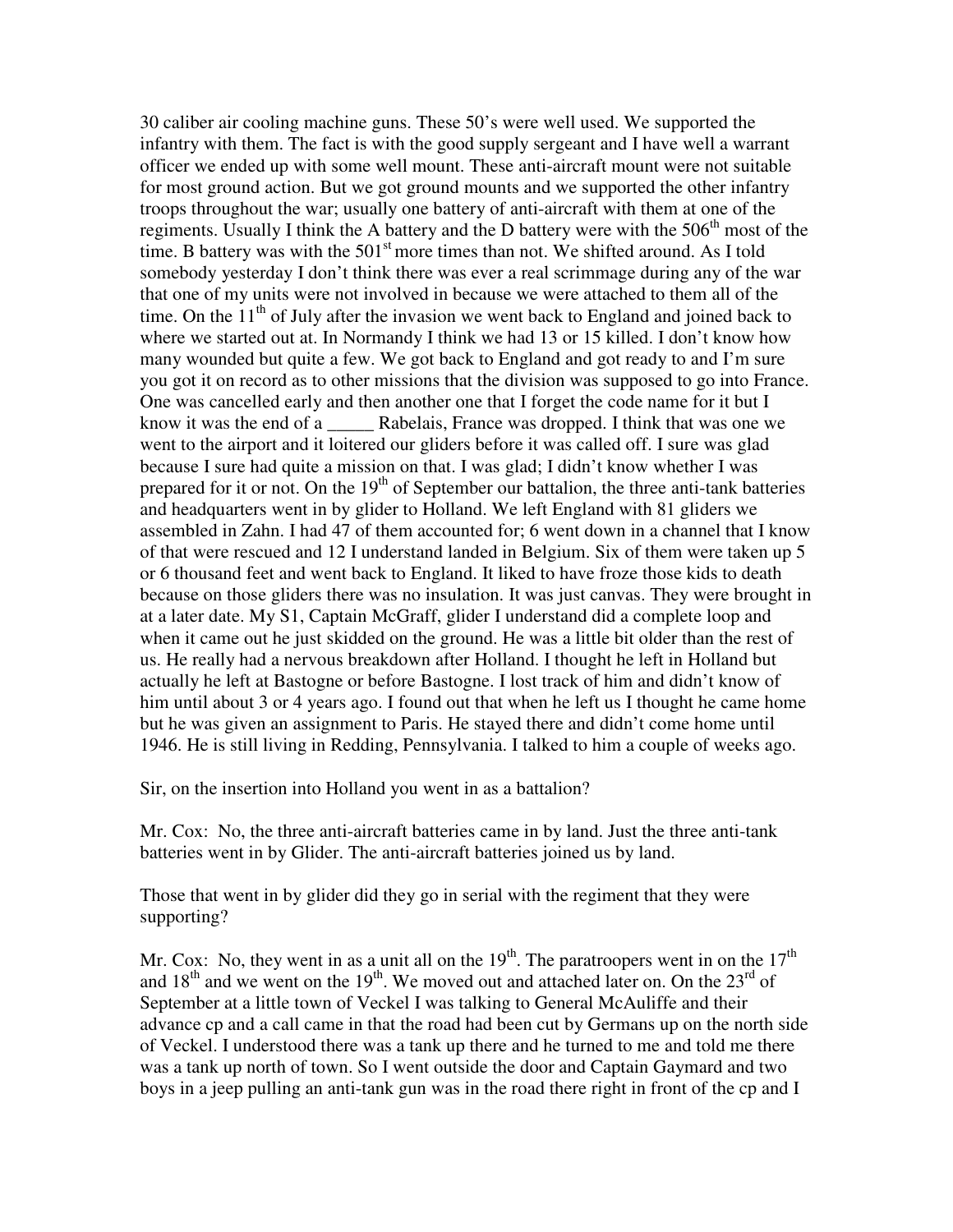jumped on the jeep and we rode through the town. Just as we got up to the edge of town the last house on the north side we unhooked the gun just as a German tank, a Mark IV I think, was approaching down the road towards us. I personally think the tanks turret was stuck because instead he had his gun turned around facing the tank started backing around just as he got kind of sideways with us. Corporal Rorky Roberts fired the gun and Gaymard was sighting in and Roberts pulled the gun and hit the tank on the track. It burst into flames and of course it was sitting on tarmac. It hadn't dug in. It bounced up about two feet high. I think it fractured Roberts' knee. Gaymard jumped over and fired two more rounds and the first one knocked (tape went blank)…..France and to retrain and replenish our wounded and killed and get our vehicles up. There on the night of the  $17<sup>th</sup>$ or 18<sup>th</sup> we got notice of a disturbance. We didn't know where it was. I was called up to division headquarters and General McAuliffe briefed us that we were going to move out the second morning; 36 hours later, I guess. About 11 o'clock I went back to the barracks. We had been in a poker game. I left and a bunch of the officers and I were sitting there. Well most of our jeeps had their wheels off for a second maintenance because we had been up there in the woods so long and so many people were on leave. I said, "It's too late tonight to do anything. Let's wait until morning to get up and get everything ready." I went to bed and come to find out I got up the next morning and they didn't go to bed. We had champagne stacked up in the room around the old stove kind of like hardwood. They sat up and drank all the champagne I think. They started the next morning and got things ready and I got called back up to division headquarters about noon saying that, "we got to move out right now!" They didn't say where. I looked out the window and here went some of my jeeps. I excused myself from General McAuliffe and I said, "We are pulling out now so I am going to go join them." I got up and caught my jeep. We were in a column and of course the mp's were directing traffic and when the mp wasn't there, there was a little sign with a little kangaroos paw and that is what we followed. We didn't know where we were going. Of course it got dark so early. Anyway way after dark the road jammed. The people were coming away and we were going this away. It stopped and I got out. I think it was General Higgins that I ran into. He said, "Well we can't go any further the road is blocked, why don't you'll just pull off in the woods." So we did and spent the night there. The next morning we went into town and found out it was Bastogne. I found out the division was going to move into the barracks there, in the Belgium barracks. Three buildings down was vacant so I left one of the boys, an enlisted man, left him there to keep it. By that time it was mid-afternoon I guess. I went back out to where we were about 5 miles out of town on a hill there. We got out there and I said, "We are going to move into town in \_\_\_ barracks." My executive officer says, "My boys have been up all night and they have got everything dug in." Even though it was on a hill there was pretty good dirt there. They had all of our radio equipment dug in and every connection with it. In the meantime my supply officer; I had lost my warrant officer going into Holland. His glider crashed in Belgium and killed all of my supply people. They had changed the manifest; they weren't supposed to put them all in one glider. About 4, 5, or 6 of the supply unit was in the same glider and they were all killed; included this warrant officer, Malligen was his name. I had a new supply officer but on the way up there he had send us a supply depot back. The morning after we pulled off in the woods he sent a truck back. The truck got back in to us jus about the time we were moving into town full of supplies; mainly K-rations and some gasoline. My executive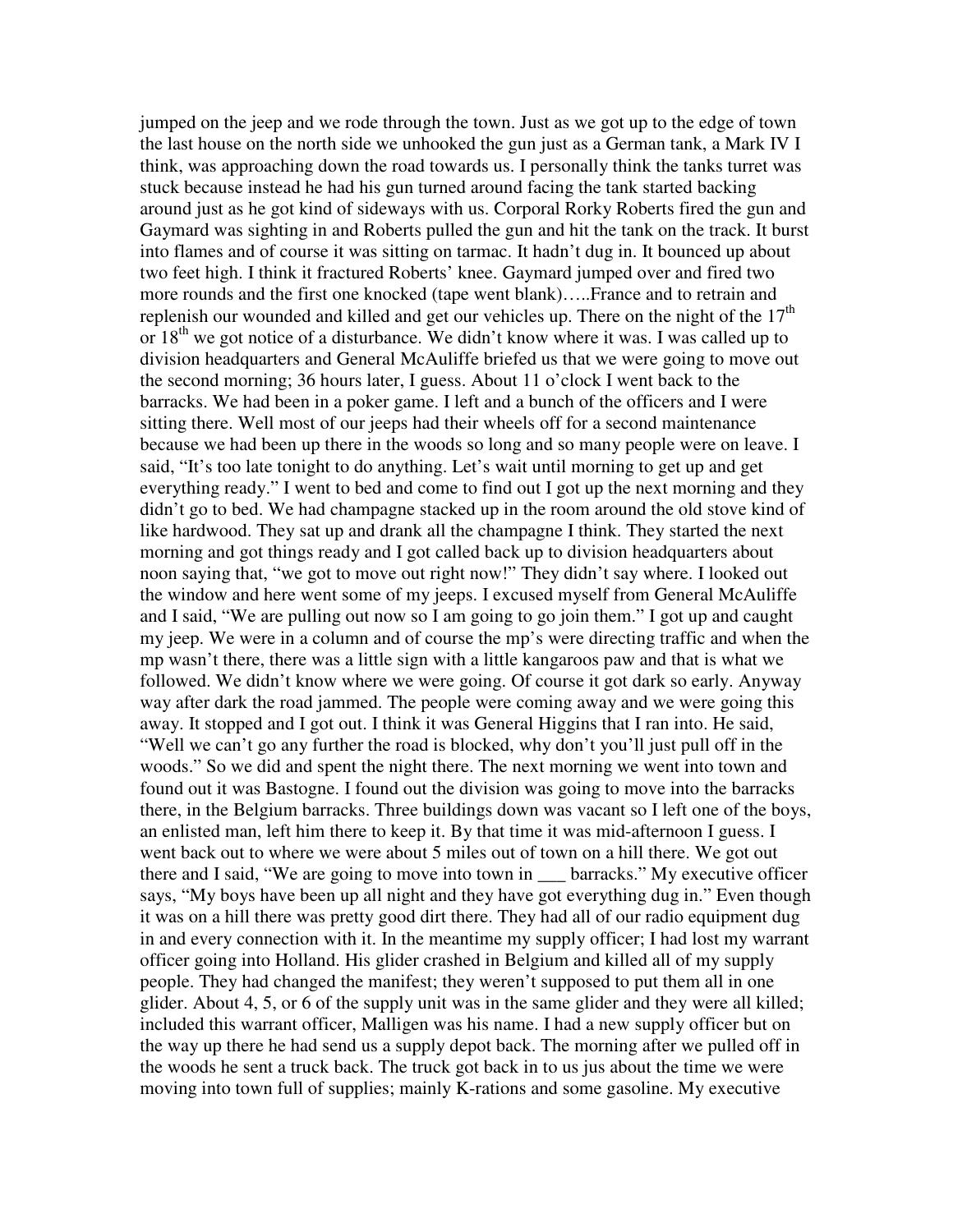officer said, "Let's not move tonight, we are all tired and have been up all night and all day. We are all dug in and everything." I said, "No somebody might get that barracks." So we went ahead and moved in and before midnight the medical company that was right next door to us in the woods was all captured. The circle was closed that night and that is how close we came from being captured too. So we moved into town and our headquarters set up there in the barracks; the third building down from the division cp. Bastogne in my opinion and this is certainly not official, if the Germans hadn't been as confused as we were, we would have been annihilated because they only hit us on one side of the perimeter at any one time. If they concentrated their attacks they could have got us; but they didn't because we moved people inside the circle. My anti-tank batteries and anti-aircraft batteries were changed from side to side every day or two. Then I think the  $23<sup>rd</sup>$  or  $24<sup>th</sup>$ , the  $23<sup>rd</sup>$  is when the skies opened up and we got some relief from air but we were attacked two or three nights there. We pulled our anti-aircraft guns in and around the city and I think we shot down two or three German planes there at Bastogne. That was really the only anti-aircraft work we done since down at Utah Beach.

You mentioned that night and that is a question that has been burning in my mind since I talked with you yesterday. Since there was so little German aircraft left and so little fuel left to fly the plane at this point in the war, how did you normally employ your antiaircraft people?

Mr. Cox: They were up there with the infantry.

They were using the 50 cals as anti-personnel?

Mr. Cox: 50 cals a line of fire for the infantry. They didn't have anything but 30 calibers and that was not a very powerful gun. These 50's can pack a pretty good wallop. They strictly were infantry troops. We were never set up as anti-aircraft. We weren't needed. We were just strictly infantry. After Bastogne we went back to Mormalone down through and Hagenau area and had very little combat; some but it was mostly occupation. There was some combat but not much; Back to Mormalone and then we took off from there and ended up down in Enzel just outside of Birtchesgarden, VE Day. Then we had an area of Tamsvig, Austria, it was occupation. That is southeast of Birtchesgarden. We had patrolled that area in occupation forces for about a month. Next was Czechoslovakia and Italy. Most of my people had enough points to come home. I did too but they didn't let me come. We went back to Augszair, France. After Bastogne we received the recoil (?) rifle which took the place of a bazooka. We had bazookas all along. But they were not very effective. This recoil rifle we never got to use it very much. As far as I know it never knocked out a tank with one. But we did fire some. After we got back to Augszair, France, which was 100 miles south of Paris, in the division we got replacements for men and officers. As I say I got some officers in that I don't think I would rank corporals earlier in the war. They were alright I guess. I was asked to conduct a school for other members of the ATO combat units in the use of the recoilest rifle. So I took a group of

men and officers over to Vitel, France, which is a resort town in France. It had been a gambling center and had a bunch of nice hotels and casino buildings. There had been a division there just before I got there that was coming back to the states. They moved out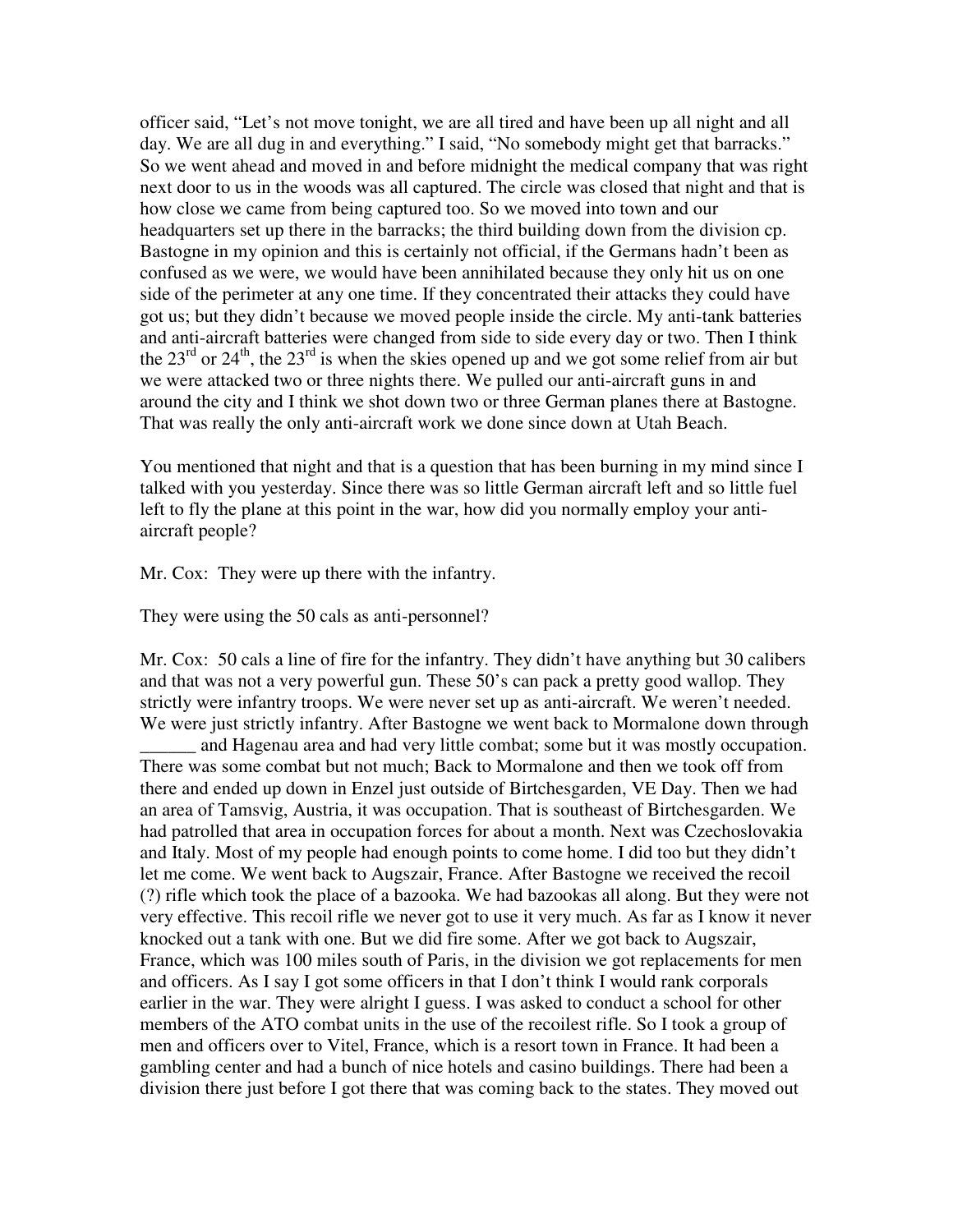and we moved in I had about 20 men and officers I guess and we conducted either two or three weekly schools at each of the combat divisions and ETO sent in I think two enlisted men and an officer for each week to orient them with the recoilest rifle. It was quite a time we had there. We had these nice hotels set up. We met the troops when they came in. most of them had been on the front lines for some time. We had maid service in the room and had sheets and everything. In a restaurant down there we had table waitresses for the tables. I think they enjoyed it. I know I did. We had a real good school and finally the word came out that the division was not going to parade down  $5<sup>th</sup>$  Avenue and that the  $82<sup>nd</sup>$  was coming. I was then released and I don't know whether they got another battalion commander or not. I was released and told I could come home. I came home with the  $75<sup>th</sup>$ division. When I was called to duty in 1941 it was for a year and a day. One year and one day was what my orders called for. I stayed for 5 years. I had 28 months in grade as Lieutenant Colonel. In reserves it took 10 years to get it during which time I did not go to command general staff school. The unit at home, a couple of Lieutenant Colonel's that got out before I did went back on reserve status. As a reservist they outranked me. This unit didn't have a place for me so I went to meetings and all and got credit for retirement but I was not on a pay status. I didn't go to command general staff school because I had bought a ranch and the oil business was picking up a little and I didn't think I ought to be away from home and I just didn't go. Then in 1956 I was promoted to full Colonel. I went to Fort Bliss for 3 summers on active duty and got assigned for two weeks of active duty. It was the first active duty I have had since the war. I was deputy commander of a unit there. While I was there, the third year the G3 says, "There is an opening in the Pentagon in war plans for operations officer; war plans and planning. I applied for it and got it so for six summers from 1960-66 I spent two weeks in a war plans department of the Army in Washington. In June of 1967 I had thirty years in and I said goodbye. I did not have too many contacts after that except for in 1994 I was invited up to Campbell to a change of command for the 2/44 which took their history from ours. Colonel Kammis was taking command of a battalion and he asked me to come up. We had been there before for a division reunion but I was up there for this. I wore my uniform.

Sir, you worked for General McAuliffe, would you say that he was your boss?

Mr. Cox: I was pretty much under artillery even though we were separate battalion of the division. At Bastogne, Taylor wasn't there it just happened that in Holland McAuliffe had this advanced cp when they told him about the tank business. We were just real good friends. They were two different types of people. McAuliffe was very easy going and layed back down there. Taylor was very intelligent and very demanding and you didn't mess with him. He fined Gaymard \$50.00 because one day in Holland he drove into a compound there around the school and one of the enlisted men didn't salute him; so he fined Gaymard \$50.00. That was Taylor. He was strict and he was good. I can't say enough about Taylor. He was gung-ho. In my opinion if he had been at Bastogne we would have been in trouble because he would have been attacking instead of defending. That is just my opinion of it. I don't mind expressing it. He was certainly very good to me and I enjoyed working with him and respected him. I think he was a great officer. But McAuliffe was just kind of layed back and you could just enjoy being with him. With Taylor I was really on my p's & q's trying to..He said he would always like to invite me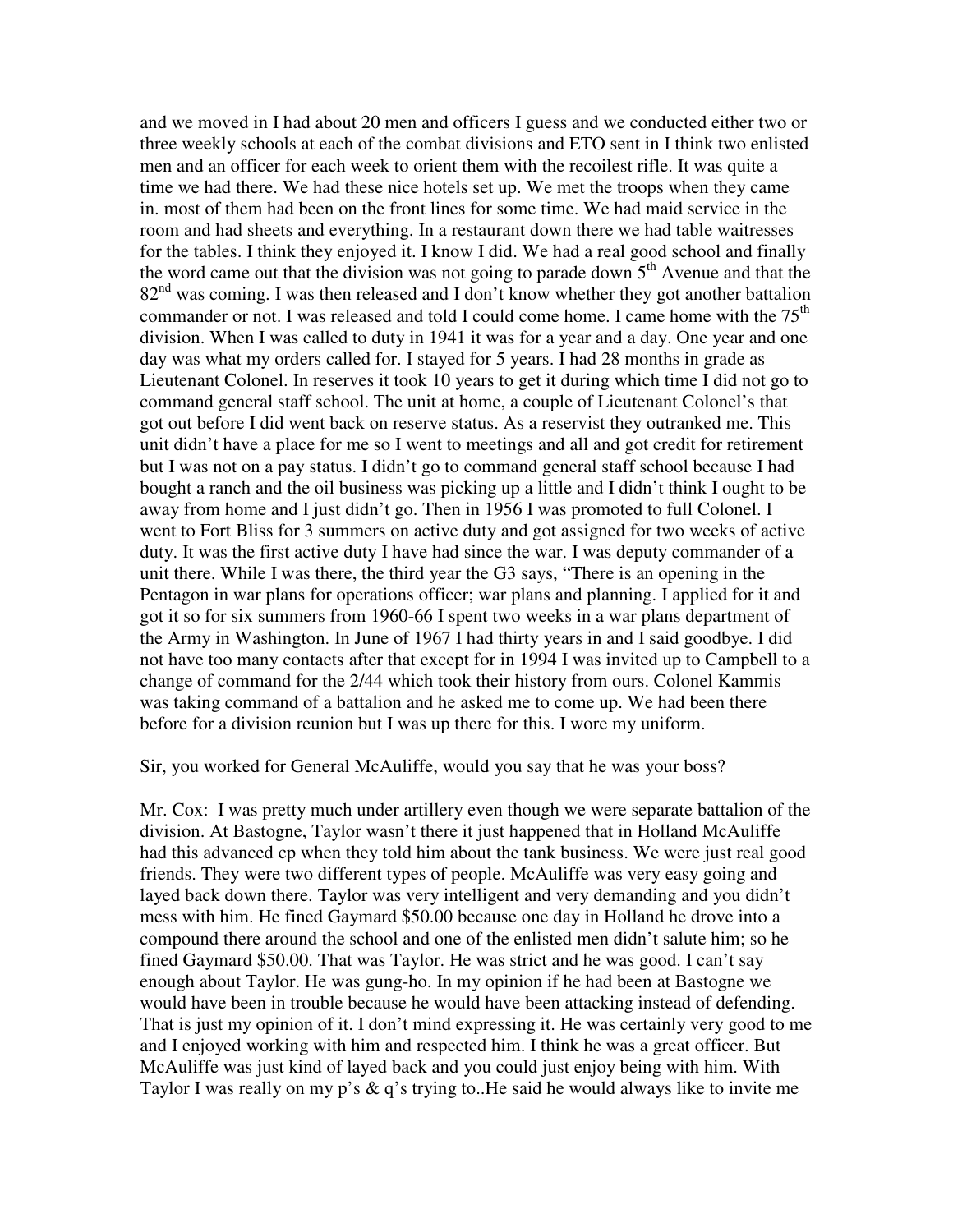to his dinners or special functions because I didn't drink and that left more liquor for him. We got along fine and I knew him very well. I've got a picture of General Taylor and I when we came back from France on the  $11<sup>th</sup>$  of July. He left the train but he was very cordial and I never had any problem whatsoever with him.

Going back to Bastogne I have a question about the elements about the  $9<sup>th</sup>$  and  $10<sup>th</sup>$ Armored Division that came through and of course they brought with them their selfpropelled anti-tank guns?

Mr. Cox: Oh yeah, they sure were a help. Colonel Roberts I believe was the commander of that battalion. We were good friends with him and we just worked together very cooperative and very good; just like the 90mm anti-aircraft guns that was cut off in there. I forget the unit number but if we hadn't have had them we would have been in a lot of trouble.

Can you describe how they were deployed in Bastogne? Were they signed out to regiments or did you keep them in division?

Mr. Cox: No they worked as their own units. Now the tank guns, I did not command them too much. I think they worked pretty well on their own under Colonel Roberts. Now up in Holland at one time I had I think it was 1500 British troops assigned to me for operation on an island up there on the anti 40mm wolfers (?). I'm sure you have heard about bringing the paratroopers back across the river. Well for about 4 or 5 nights before they came back we fired wolfer tracers across the river just at random. On the night when they came back we focused them all onto one spot which was the assemble point for the British people to come to the boat landings. I've got a letter from General Sink that he wrote to somebody that explained that. He said that he didn't think I knew what was going on but I did. We were attacked to the British and the British turned around and attacked us 4 or 5 battalions of wolfers for operations purposes. It wasn't much to do. We were sitting there but that was just an odd part of it. In Bastogne I didn't direct any of either the anti-aircraft or anti-tanks even though I was supposed to be the anti-tank officer of the division. They pretty well operated on their own. There wasn't much to do. They were set up and everything. The anti-aircraft didn't move around very much. They were there and certainly lent a lot of support.

Continuing along those lines in Bastogne, sir, that was arguably one of the most difficult times the division experienced during the war. How did you and your subordinate officers keep you men motivated and focused on the objective?

Mr. Cox: We didn't have any trouble. The type of men that we had at that time, everybody just went right on. They had a job and they were just going to do their job. They had been trained in for two years. These replacements that we got in, we spread them around within the units with the older men that had been there and we had absolutely no trouble with keeping everybody willing to do their job. Of course everybody was scared and they were trying to do their job to keep alive. To me at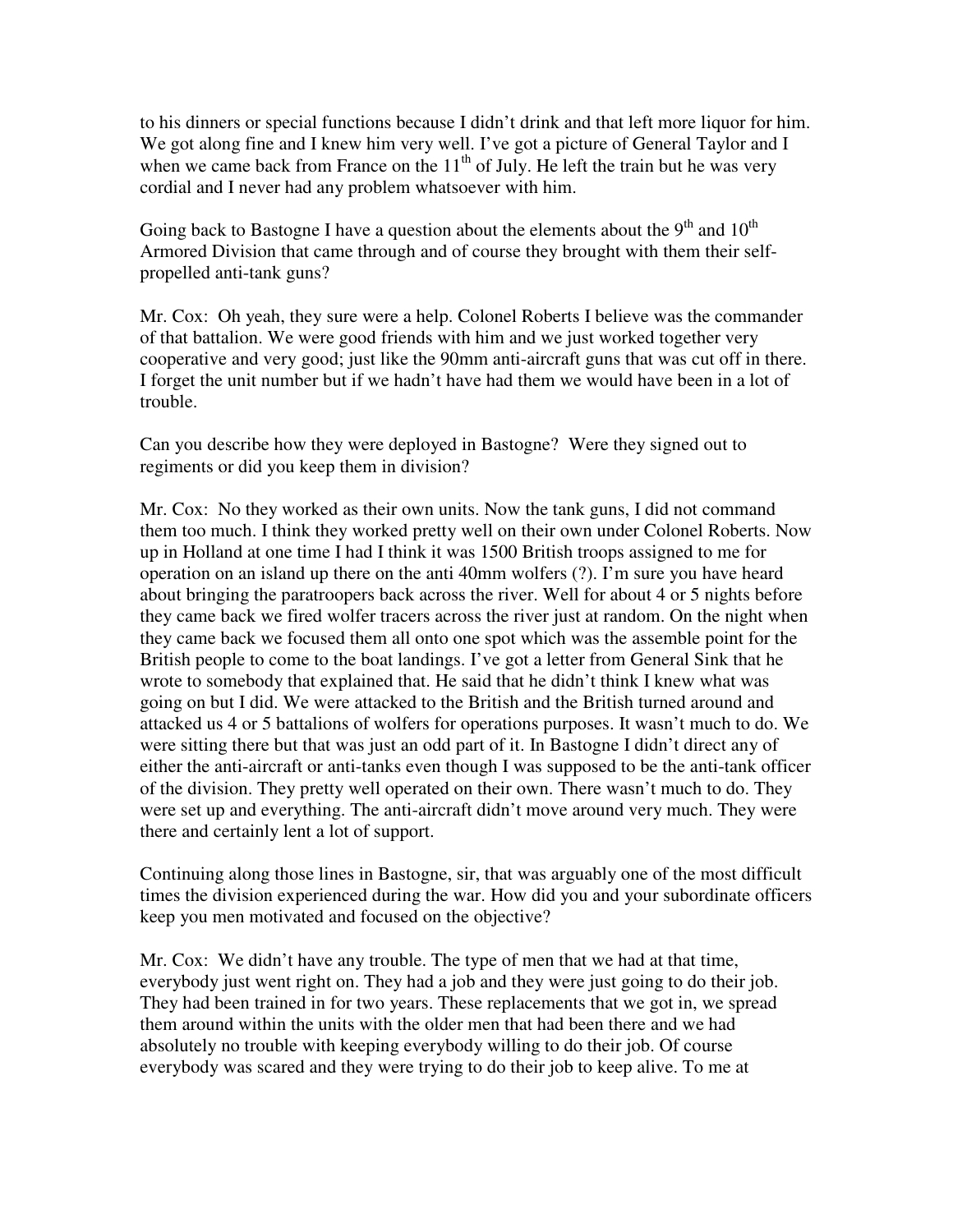Bastogne the worst part was the weather. We lost more people from the elements than we did from fire in my opinion.

How positive was the interaction between the veterans and the replacements? The replacements came in untrained.

Mr. Cox: I had no particular problems that I know of. There was so many of them the didn't even know them. Since the movie of "Saving Private Ryan" has come out, I imagine I have had somewhere between 20 to 30 inquiries about different people; a son or a daughter or a nephew or somebody writing something about somebody. Last week I got an email from a fellow, his wife was the niece of a man named Orth and wanted to know something about him. He passed away in 1988 and they didn't know anything in particular about it. Well my battalion history does not list his name anywhere. I don't remember him. So I went to Pete Pullis's book which is from Holland and found him. He was in B Battery; Gaymard's battery. He was out at Camp Claiburne somewhere. Apparently he was one of the  $2<sup>nd</sup>$  or  $3<sup>rd</sup>$  round draftees that came in when we formed the  $82<sup>nd</sup>$  Airborne Infantry Division. I gave them all the information I could get. Another one that I had was a niece I think or somebody's uncle or grandfather or somebody was in our unit. I chased it down. He was killed in Bastogne on the  $3<sup>rd</sup>$  of January or  $4<sup>th</sup>$  and he had been with us three days. I found one man that remembered him. Its things like that that happens. I found out that so many people have not ever talked to their family about the war.

Sir, in the  $101<sup>st</sup>$  Airborne Division today, we have several separate battalions whose individual companies will be assigned to the different brigades and operate under brigade control as much as your batteries in World War II. What would be a piece of advice that you would give a battalion commander in charge of the unit that forms its company out?

Mr. Cox: Well first to make sure that the company commander is qualified and that he is willing to accept knowledge to command of the unit that he is going to be attached to and be sure that he communicates with them. Communication now is so much better than what we had. Our radios seldom worked and lines would get cut. You would have to be capable of working on your own individual units. For the battalion commander, he needs to really know the units that he is going to be attaching his people to and that they understand that his people are a different group but to recognize their ability and to use them as they should be used. So it's a matter of cooperation and communication I think is the biggest thing between he as a battalion commander and as the unit it is going to be attached to. I had a real good relation with all of our regimental commanders and unit battalion. Yule, Kinnard, Ballard, Harper and all of our regimental commanders, we were together long enough that we pretty much knew each other and what to expect. I don't think that my unit at many times were given credit by the unit they were attached to. They appreciated them but they didn't realize how much help they were giving them. Right now I bet that many of the men if you go ask them, "Did so and so of the  $81<sup>st</sup>$ " "Well who are the  $81^{st}$ ?" They just didn't realize that they were being supported by an outside unit. That is just part of it. I think that if I was going to doing it now knowing what I know, I would stress more that the unit they were attached to was more receptive